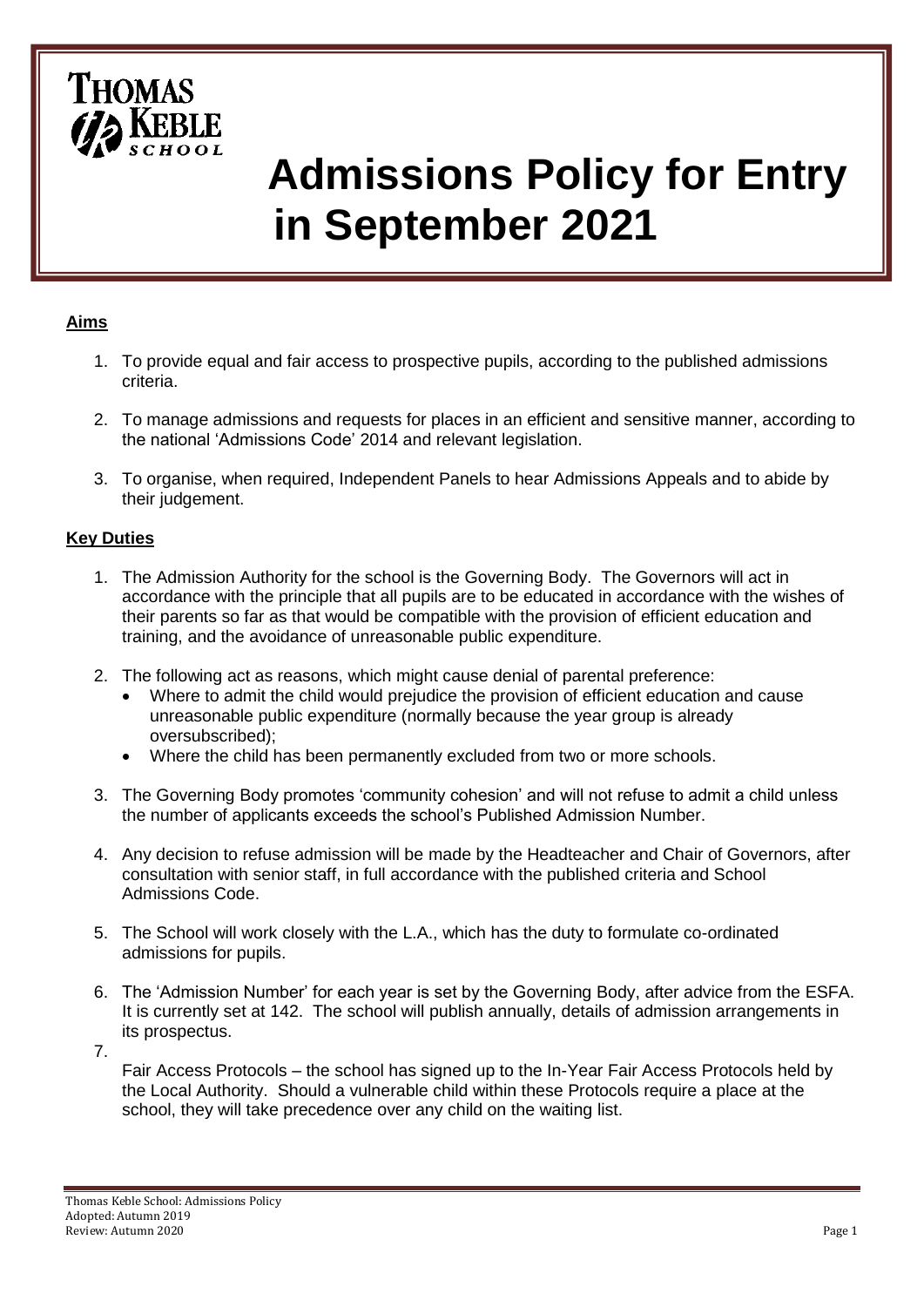#### **Management of Admission/Application for Places**

- 1. For September Year 7 only, the initial allocation is made by the L.A., as part of their duty to coordinate admissions.
- 2. If the school is oversubscribed then all parents will be informed by the L.A. and invited to join a waiting list, ranked according to the published criteria.

The published oversubscription criteria are:

(i) Looked after children and children who were previously looked after but immediately after being looked after became subject to adoption, a child arrangements order, or special guardianship order.<sup>1</sup> In addition, children who appear [to the admission authority of the school] to have been in state care outside of England and ceased to be in state care as a result of being adopted.²

<sup>1</sup> A looked after child is a child who is in the care of a local authority in England, or is being provided with *accommodation by a local authority in England in the exercise of their social services functions.*  ² *A child is regarded as having been in state care in a place outside of England if they were accommodated by a public authority, a religious organisation or any other provider of care whose sole purpose is to benefit society.*

- (ii) Children living in the priority catchment area normally served by the school who will have siblings attending the school when the younger child is admitted and in every case, the child must be living in the same family unit at the same address." (please see note a) below).
- (iii) Children who have an authenticated medical reason for attending that particular school. Medical circumstances will be considered as described in note b) below.
- (iv) Children living in the priority catchment area normally served by the school with the strongest geographical claim, measured in a direct line (please see note c) below).
- (v) Children who live outside the priority catchment area normally served by the school who will have siblings attending the school when the younger child is admitted (please see note a) below).
- (vi) Children who live outside the priority catchment area normally served by the school with the strongest geographical claim, measured in a direct line (please see note c) below).

#### Catchment area

**Bisley with Lypiatt, Chalford, Edgeworth, Minchinhampton, Rodborough** – Part only Rodborough Lane, Butterow Hill, Bagpath, Bownham Park, Swellshill and areas East, **Thrupp, Stroud U.D.** – part only the areas South of and not including Bowbridge Lane, Highfield Road and Bisley Road. Includes the villages of Amberley, Bussage, Brimscombe, France Lynch, Whiteway, Eastcombe, Oakridge, Burleigh, The Camp.

A map is available in the school to inform parents of the catchment boundary.

- 3. Children whose Education and Health Care Plan (EHCP) names the school and can be admitted without this being incompatible with the provision of efficient education for others will be admitted, even if the school is fully subscribed. Likewise children nominated by the Local Authority under the "VPAP" scheme will be admitted, unless this jeopardises the efficient education of others (Schedule 27 of the Education Act, 1996).
- 4. Once the waiting list is 'handed over' to the school, preparations will be made for appeals. Parents will be invited to appeal and be given full notice of hearings.